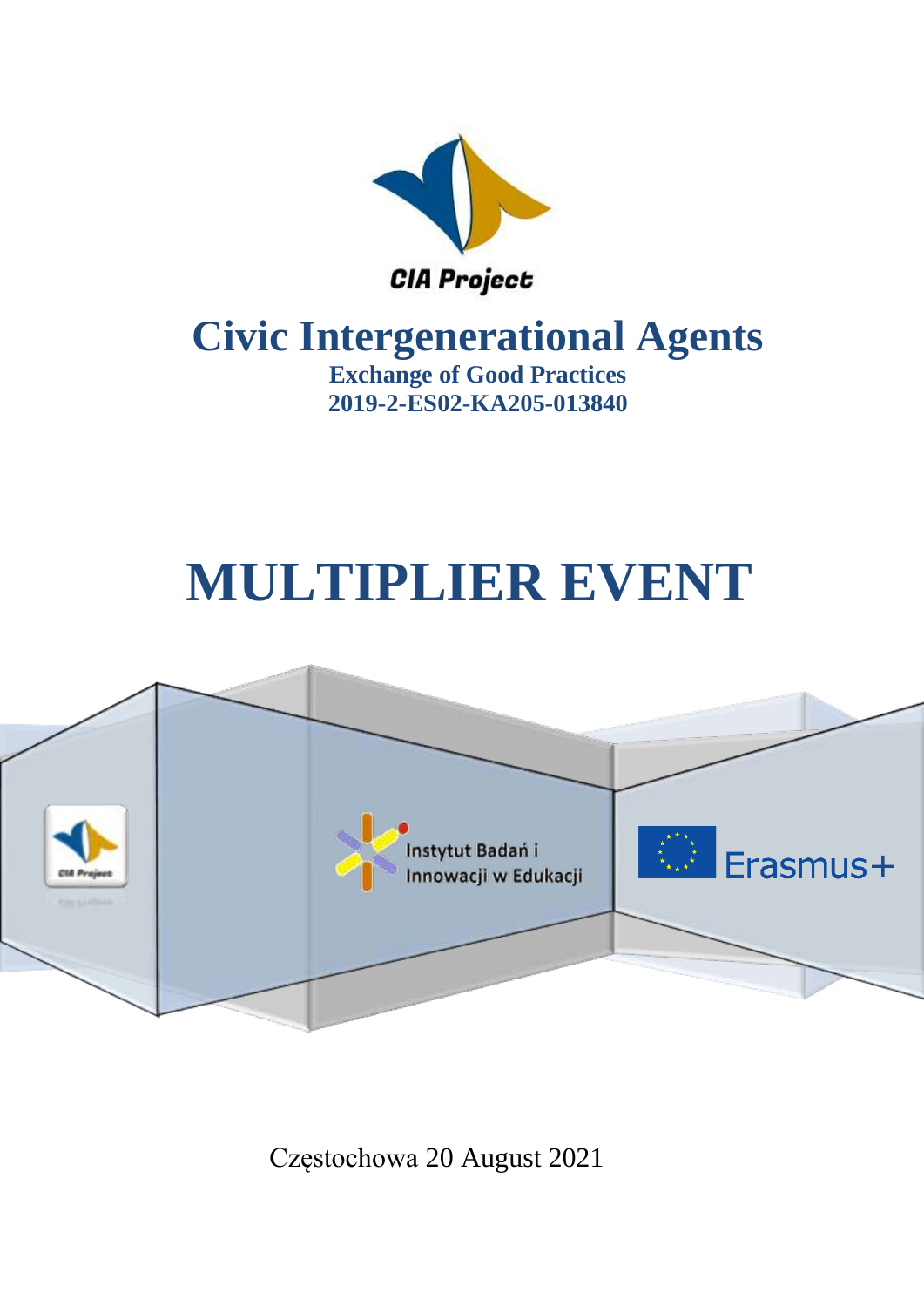#### **Project information**

| Project:                                    | Civic Intergenerational Agents                                   |  |
|---------------------------------------------|------------------------------------------------------------------|--|
| Project Reference: 2019-2-ES02-KA205-013840 |                                                                  |  |
| Programme:                                  | Erasmus+                                                         |  |
| <b>Key Action:</b>                          | Cooperation for innovation and the exchange of good<br>practices |  |
| <b>Action Type:</b>                         | <b>Strategic Partnerships for youth</b>                          |  |
| Period:                                     | Start: 30-01-2020 - End: 29-09-2021                              |  |
| Website:                                    | https://ciaerasmus.eu/                                           |  |

\_\_\_\_\_\_\_\_\_\_\_\_\_\_\_\_\_\_\_\_\_\_\_\_\_\_\_\_\_\_\_\_\_\_\_\_\_\_\_\_\_\_\_\_\_\_\_\_\_\_\_\_\_\_\_\_\_\_\_\_\_\_\_\_\_\_\_\_\_\_\_\_\_\_

### **Project partners:**



The European Commission support for the production of this publication does not constitute an endorsement of the contents which reflects the views only of the authors, and the Commission cannot be held responsible for any use which may be made of the information contained therein.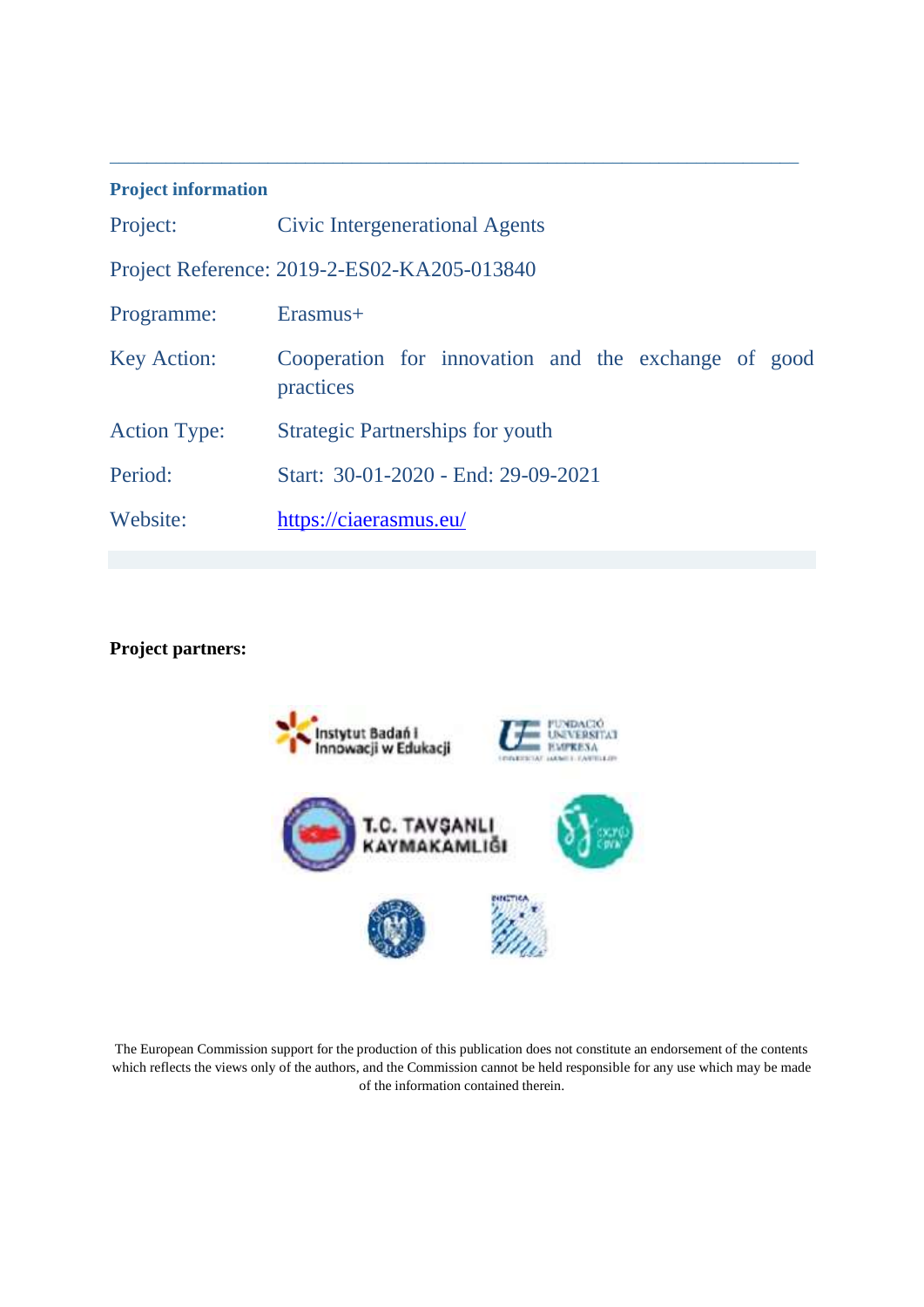# **Content**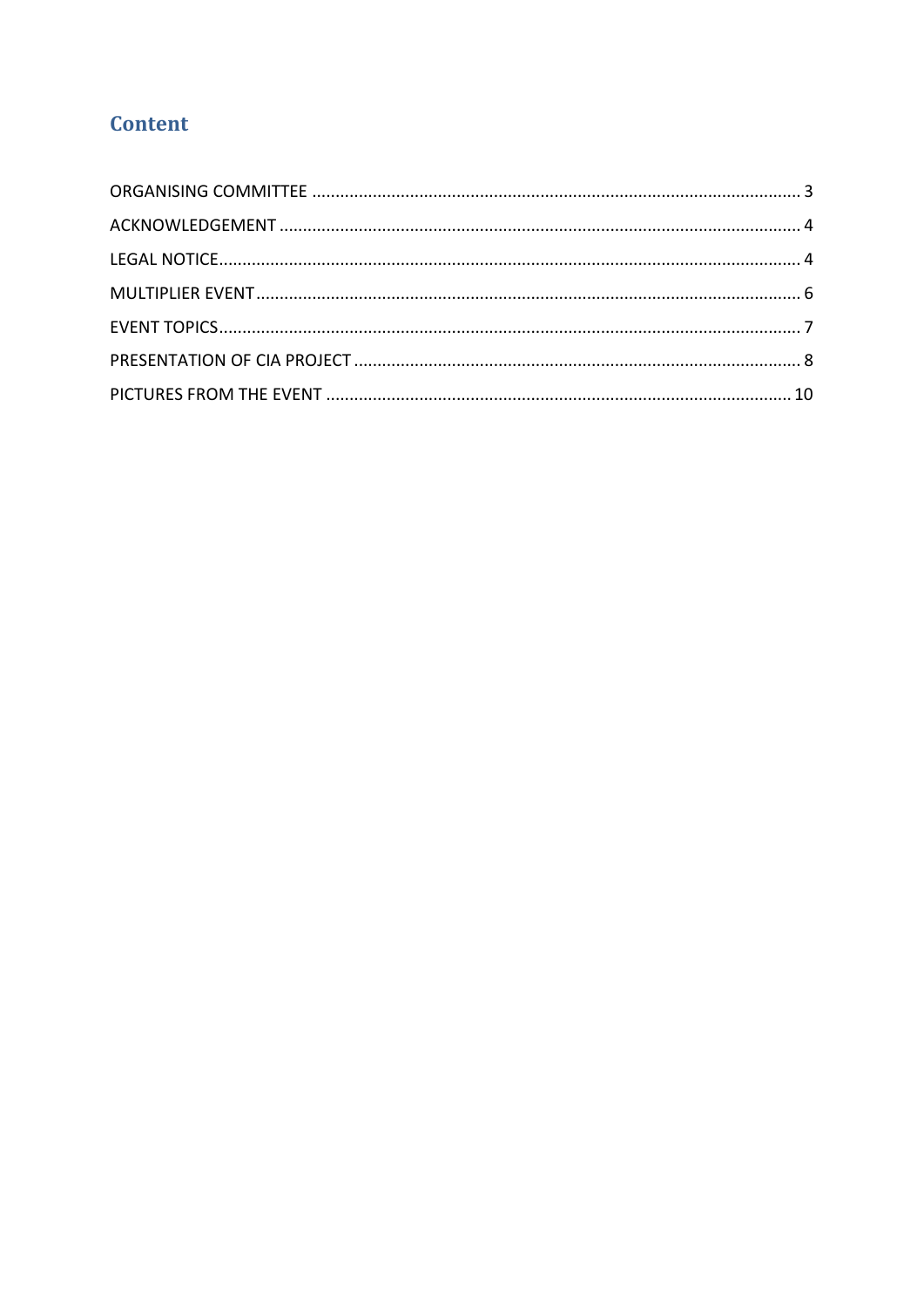#### <span id="page-3-0"></span>**ORGANISING COMMITTEE**

**Design Management**

Agata CHMIELARZ Renata Ochoa-DĄDERSKA

**CIA Project Management**  Luis OCHOA SIGUENCIA

**Volunteer Manager**

Gabriela OCHOA-DĄDERSKA

# **Documentary Photography**

Gabriela OCHOA-DĄDERSKA Ewa FAJER Magdalena OSIŃSKA Krystyna KARLAK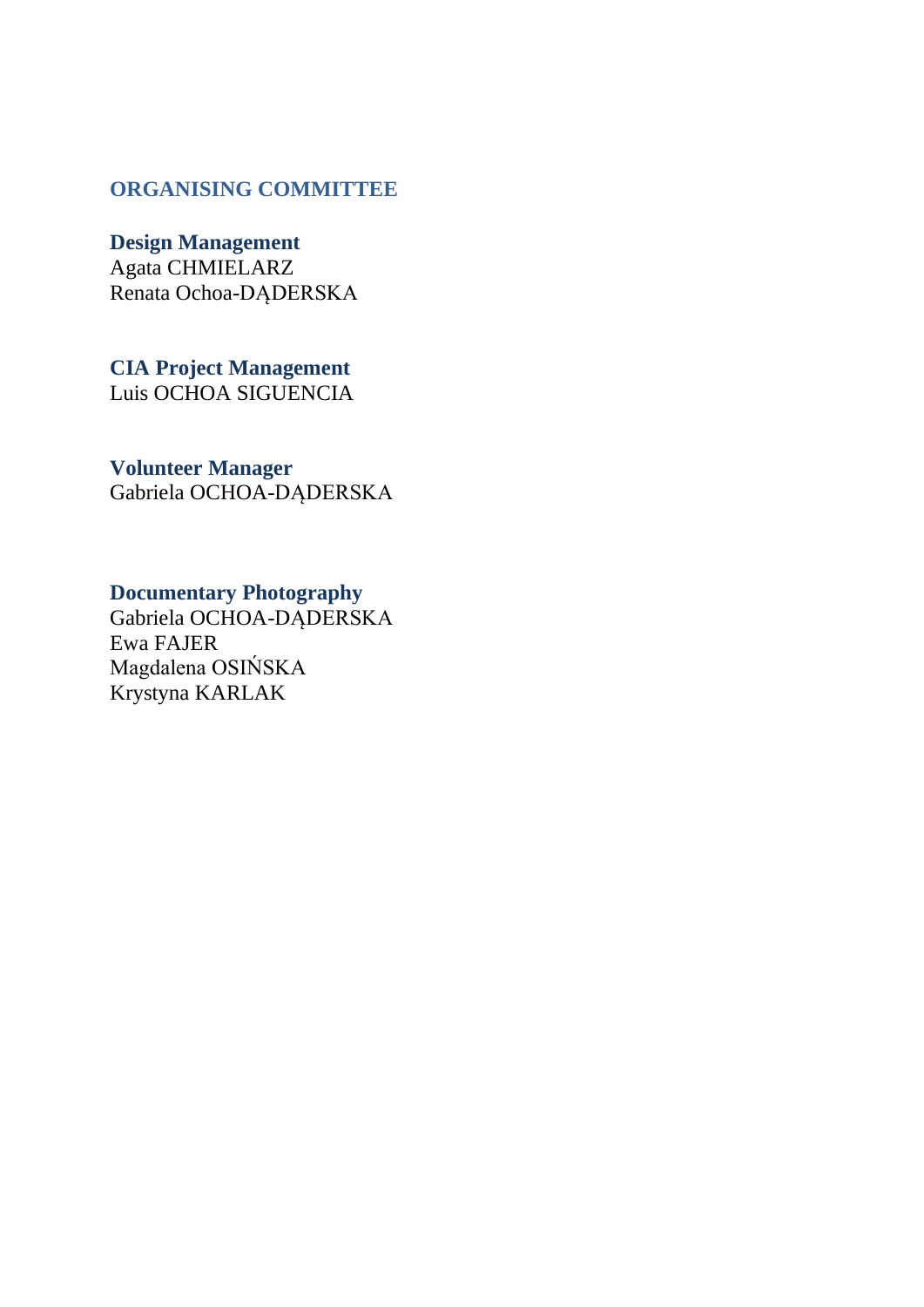# <span id="page-4-0"></span>**ACKNOWLEDGEMENT**

This publication and its content reflect the views only of the authors, and the Commission cannot be held responsible for any use which may be made of the information contained therein.



| <b>Programme initiative:</b> | ERASMUS+                              |
|------------------------------|---------------------------------------|
| <b>Reference number:</b>     | 2019-2-ES02-KA205-013840              |
| Title project:               | <b>Civic Intergenerational Agents</b> |
|                              |                                       |



#### <span id="page-4-1"></span>**LEGAL NOTICE**

The publisher is not responsible for the use which might be made of the following information.

The text has not been proof-read and the authors (presenters) assume sole responsibility for any errors.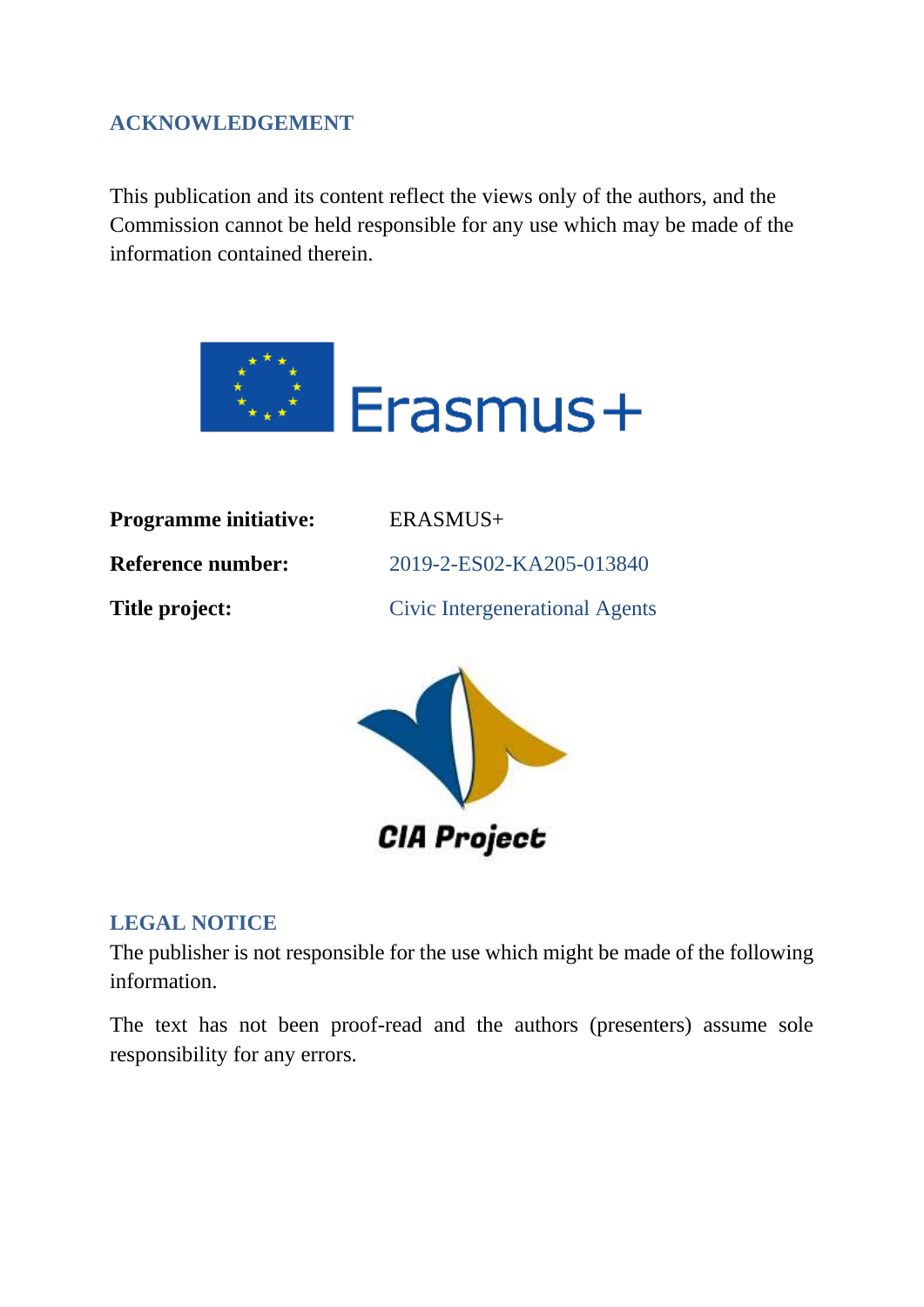### <span id="page-5-0"></span>**MULTIPLIER EVENT**

Responsible: Instytut Badań i Innowacji w Edukacji - INBIE Czestochowa 20.08.2021

The 20.08.2021took place the Multiplier event on **Civic Intergenerational Agents** in Czestochowa – Poland. Staff from "Fundacja Instytut Badan i Innowacji w Edukacji" presented the objectives and main outputs developed and implemented during the two years project life to their target groups. In the room we had about 12 people from different kind of organizations working with youth education.





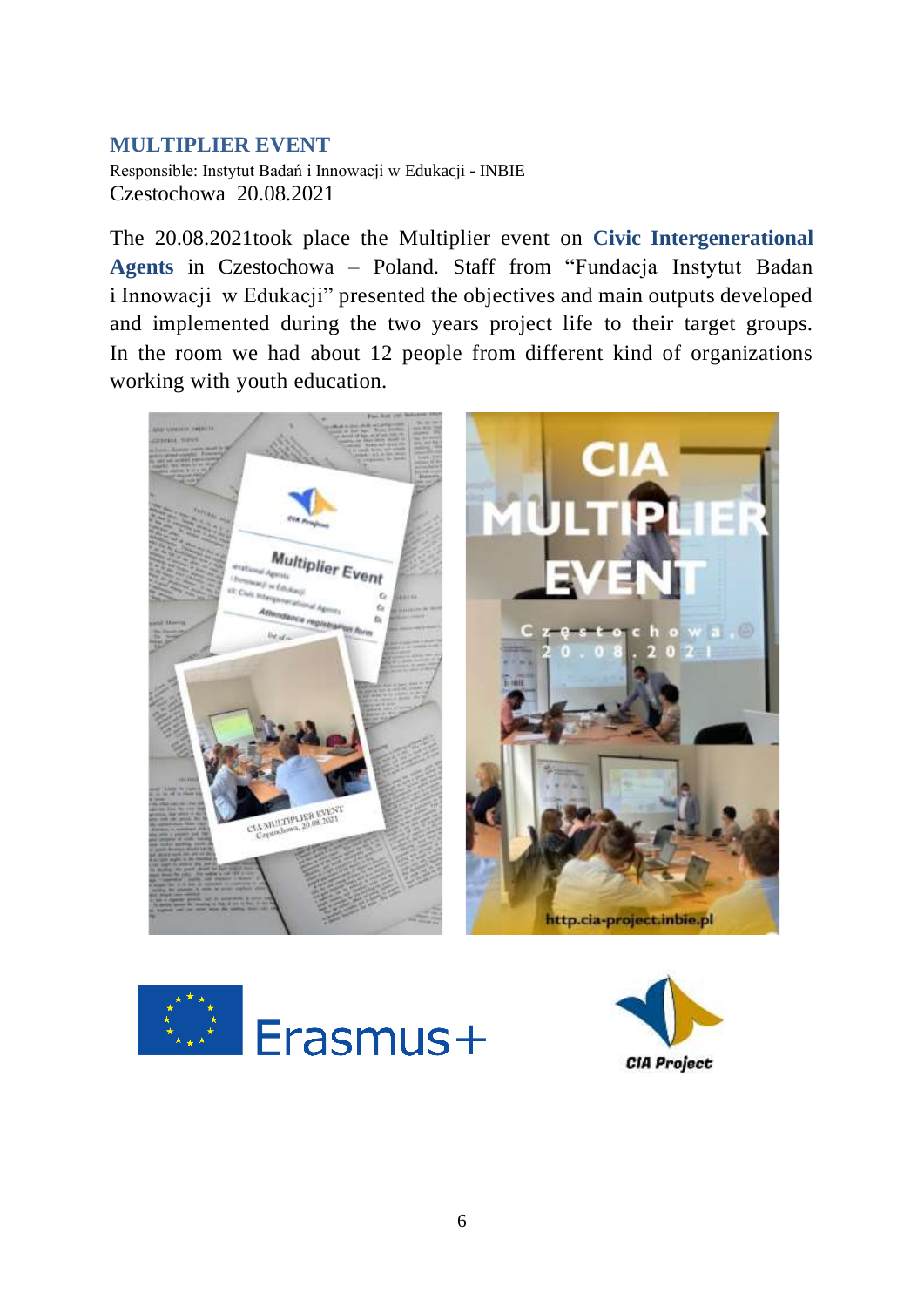# <span id="page-6-0"></span>**EVENT TOPICS**

| <b>Type of activity:</b> | <b>Multiplier Event</b> |  |
|--------------------------|-------------------------|--|
| Venue:                   | Czestochowa, Poland     |  |
| Number of people:        | 12 people               |  |
| Time:                    | $10:00 - 15:00$         |  |

- 10:00 Signature of participants, welcome activities
- 10:15 10:30 Presentation of project objectives

## 10:30 – 13:30 Presentation of Intellectual Outputs implemented

- ➢ IO1.-Operational manual for the functioning of the local civic intergenerational councils and drafting of a Training Module based on the development of specific "hard" skills for the participants in the CIA.
- ➢ IO2.-Practical guide for facilitators and interlocutors of Inter-generational Civic Agents
- ➢ IO3.-Collaborative platform for the promotion of the Intergenerational Civic Councils and training of facilitators and interlocutors.
- 13:30-13:45: Coffee brake
- 13:30 14:00 Workshop: Training course for civic intergenerational agents: nonformal training of facilitators and interlocutors of the CIA
- $14:00 14:30$  Discussion
- 14: 30 15:00 Presentation CIA Product Gallery / end of Multiplier event



**Project webpage:** <http://aside.inbie.pl/>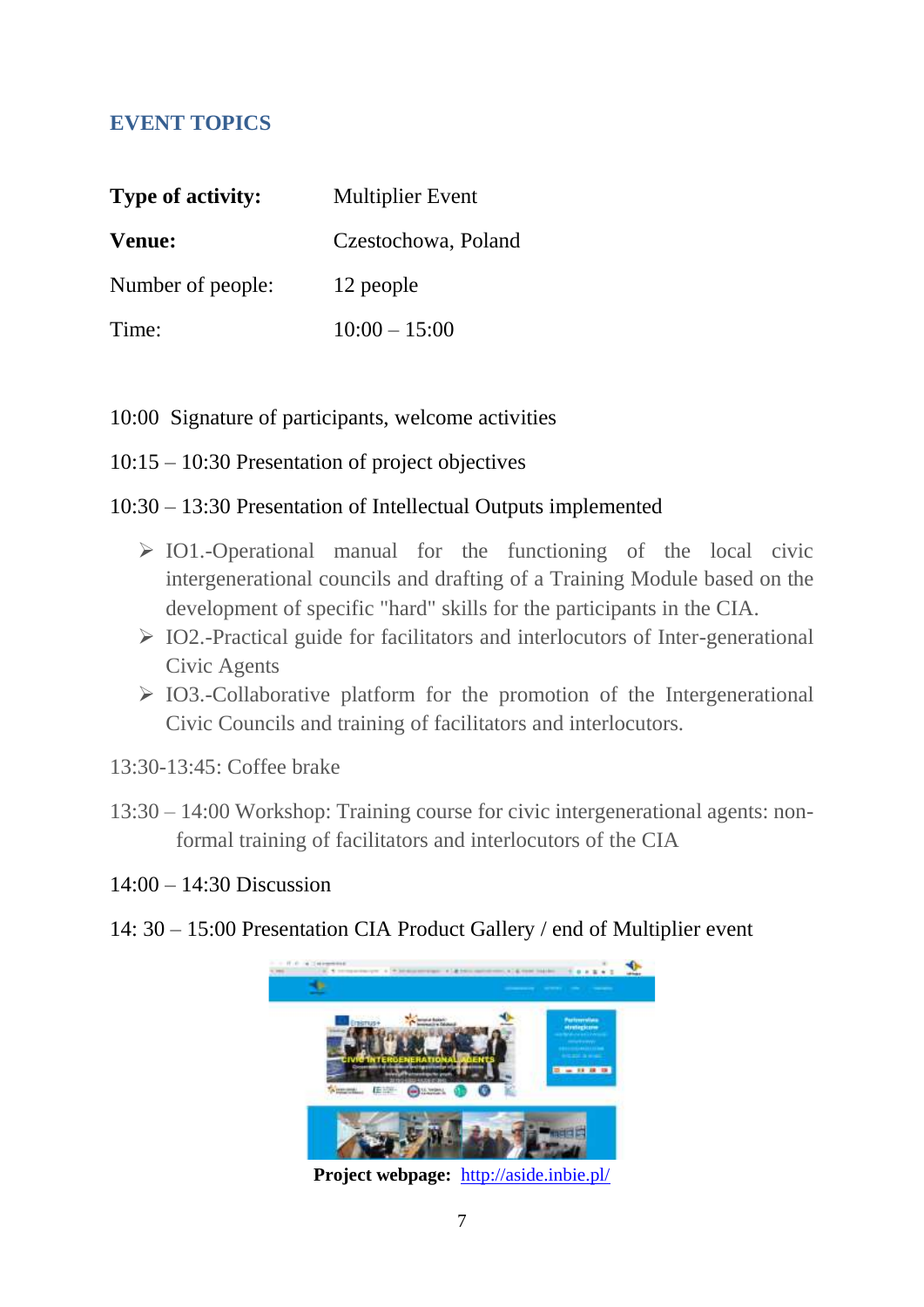#### <span id="page-7-0"></span>**PRESENTATION OF CIA PROJECT**

The general idea of the Project is to improve the skills and employability of young people with special attention to those who have fewer opportunities by creating Local Intergenerational Civic Councils. The CIA project makes the relationship between young and old can be extremely positive, allowing on the one hand the development of personal and professional skills based on the exchange of knowledge and experiences between young and old through Local Intergenerational Civic Councils, with the aim of improving the employability of young people and allow their access to civic decision-making, with special reference to the group of young people who, due to their scarce training, experience or level of skill development, have greater difficulties in entering the labour market.

The objectives proposed in the CIA project are:

- Promote the employability of young people through local civic intergenerational participation
- Foster an open and participatory dialogue among young people, the elderly and local stakeholders
- Promote, through intergenerational councils, the active participation of young people in civic decision-making
- Support employability actions through active youth-adult cooperation
- Use emotional intelligence as a means of developing interpersonal skills and competences through young-adult relationships



*Multiplier Event in Czestochowa, 20 August 2021*

The target groups of the project, all of them directly or indirectly involved in the project scenario, are the following:

- Young (with special attention to those with lower professional qualifications)
- Youth employment agents
- Town Halls
- Elders associations
- Local development agencies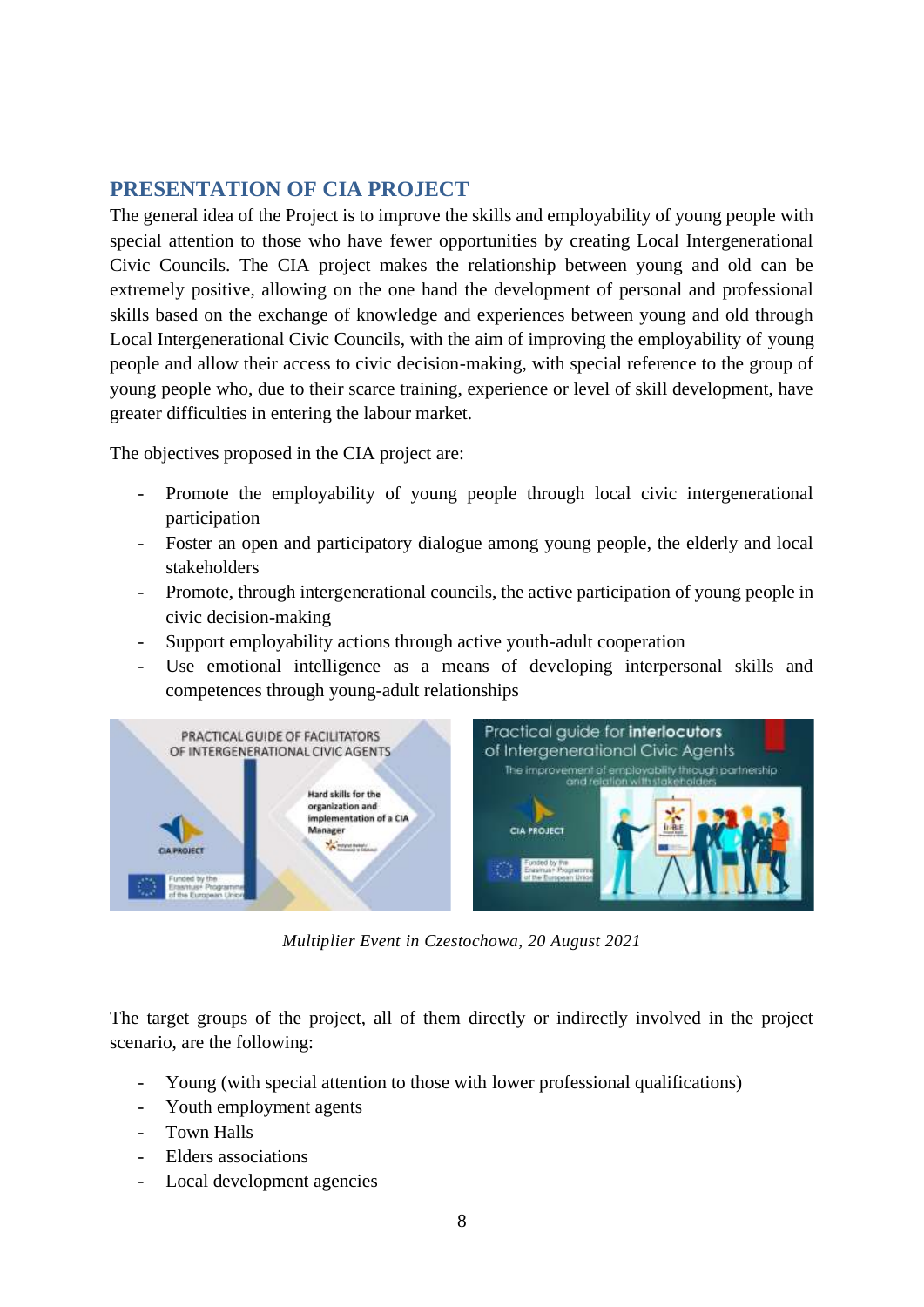- Training centres linked to the training of young people with less possibilities
- Local employment agents
- Regional governments
- Chambers of Commerce
- Youth NGOs



*Multiplier Event in Czestochowa, 20 August 2021*

The expected results during the execution of the CIA project are the following:

- The creation of a Local Civic Intergenerational Council model, applicable to the objectives and functionalities of the project that can be extrapolated to the different European countries.
- The implementation in each partner country of an Intergenerational Civic Council managed by the facilitators that present the results obtained in the CIA project
- The creation of a collaborative platform that will allow, on the one hand, the electronic learning of future CIA agents and facilitators through the modules already created and, on the other hand, serve as a collaboration channel between youth and Civic Intergenerational Councils and their corresponding agents in order to help fulfil the objectives set in the project